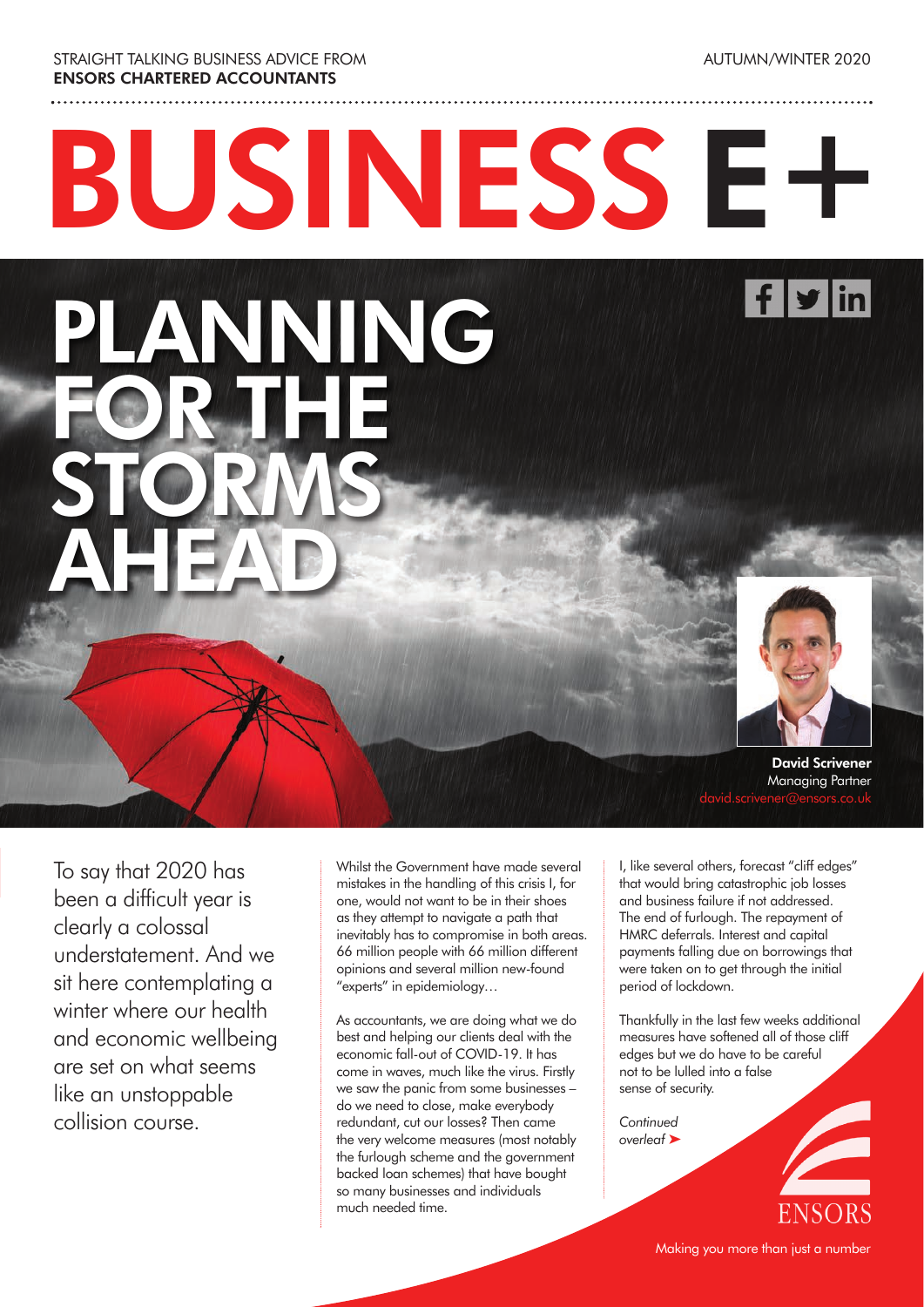## Planning for the storms ahead *continued*

Simply kicking the proverbial can further and further down the road.

As with many things in life, sound planning can help. Anecdotally, for example, a number of businesses have been able to steady or even improve their cash flow during this period and have plans in place to lower or defer outgoings. However, it is now more important than ever for businesses to prepare for Q2 next year. As the economic stimulus starts to unwind plans will need to be in place to ensure businesses are strong enough to move forwards. And lest not forget. If this coincides with a period of economic rejuvenation in the Spring (as we all sincerely hope) then we could see the added complication of more cash being required to finance growing businesses' working capital.

If you would like any support with formulating plans or, would simply like to use us as a 'sounding board' for existing plans, please speak to us. We can help.

On a practical and personal level, every Ensors office has remained "open" throughout the lockdown period albeit with vastly reduced numbers of people attending and a focus on working safely and predominantly from home in accordance with Government guidance.

We all have the technology to work "anywhere" with phones, emails and other correspondence all routed seamlessly to our colleagues.

Our colleagues have been great at finding innovative ways to make things happen and they remain available to deal with the usual, and the out of the ordinary, questions that you may have.

In this edition we focus on a number of topical issues.

**n** Landlords have had a very tough ride post-lockdown and Matt Herd looks at ways in which tax planning can be used to help at this time.

- The last Chancellor's budget in March is long since forgotten but there were some significant changes to Entrepreneurs Relief that are worth knowing if you are considering the sale of a business.
- When is a van not a van? Yvonne Graham explains the outcome of a recent tax case that clarifies previous guidance on this subject.
- $\blacksquare$  There is also the usual dose of tax and VAT updates and the chance to "meet" our newest and aforementioned Tax Director, Matt Herd. Matt's a great guy and joined us a few months pre lockdown, quickly settling in to become an important part of the team.

Thank you for taking the time to read our latest Newsletter.

Best wishes David

# **ISBITES...**



### Construction DRC for VAT

Due to the impact of the Coronavirus pandemic, the overhaul of how VAT is accounted for in the construction sector is now due to come into effect on 1 March 2021. The Domestic Reverse Charge for VAT was originally scheduled to become effective on 1 October 2019. This was postponed 12 months to allow more time for businesses to prepare however, the impact of Coronavirus has further postponed implementation by five months. For more information on DRC for VAT please visit our website https://www.ensors.co.uk/resources/ briefings/270/All-change-for-VAT-inthe-construction-sector/

### Don't forget – 30-day CGT rule

As of 6 April 2020, if you sell a residential property in the UK you must report and pay Capital Gains Tax (CGT) within 30 days of the disposal. For further information please visit HMRC website https://www.gov.uk/ capital-gains-tax/report-and-paycapital-gains-tax

### MTD for VAT

The initial "soft landing period" for MTD for VAT comes to an end on 31 March 2021. After this date businesses will need to ensure that they have digital links between all parts of their software programs and products. The use of "cut and pasting" or "copy and pasting" data will no longer be accepted for VAT return periods beginning on or after 1 April 2021, although importing of a .csv file, for instance, is still allowed. Please speak to your usual Ensors contact to ensure you are compliant with the new rules.

### Off payroll working

The new off-payroll working ("IR35") rules that were deferred from April 2020 will come into effect from 1 April 2021 and will see responsibility for determining the employment status of workers shifting from the intermediary to the end client in many circumstances. If you provide services through your own personal service company or, hire the services of such a company and think you may be affected, please speak to your usual Ensors contact to ensure you understand your obligations.

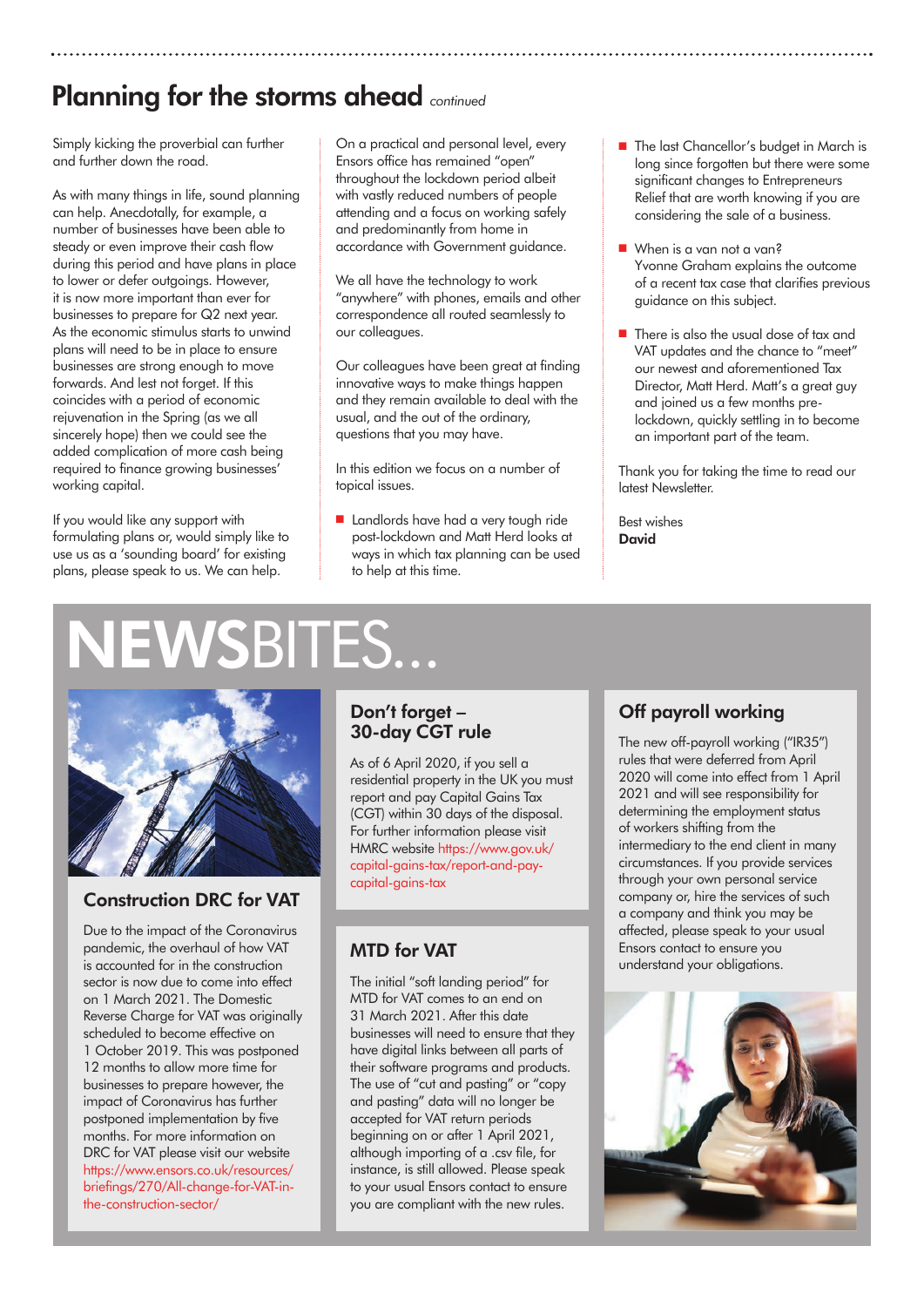

Two of the more common errors experienced by businesses.

VAT Director helen.carey@ensors.co.uk

## Late VAT registration

Businesses trading beneath the VAT registration threshold need to constantly monitor their taxable turnover. If that turnover exceeds £85,000 (based on income received) at the end of any rolling twelve-month period the business must notify HMRC of its liability to register for VAT within 30 days of the end of that period and register for VAT from the first day of the following month. This twelve-month period does not run to calendar or financial years, businesses must calculate their total turnover for the previous twelve months at the end of every month.



Frequently, a business only becomes aware that it has breached the VAT reaistration threshold when the annual accounts are prepared. Calculating when the breach occurred can be a time-consuming and costly exercise as well as potentially leading to late registration penalties and paying VAT to HMRC that often cannot be recovered from past customers.

It may be possible to agree with HMRC that a business can be exceptionally excused from VAT registration, if an exceptional transaction increased turnover above the threshold temporarily. However, once the threshold has been breached it is often difficult to persuade HMRC that this was a one-off. If you are undertaking an unusual transaction that could take your business over the VAT threshold take advice in advance.

### Flat rate scheme



Many smaller businesses have taken advantage of the flat rate scheme for VAT, which is a simplification allowing them to pay VAT at a fixed percentage of turnover for their trade, whilst still collecting VAT from customers.

That percentage has a built in allowance for VAT

on costs based on the type of business carried out. Use of the FRS can reduce administrative costs for businesses and, in some cases, also gives a VAT benefit. As part of the scheme, businesses receive a 1% discount in their first year of VAT registration. Businesses sometimes misinterpret this to mean that they receive the discount in their first year of using the flat rate scheme. It is important to interpret and apply the rules correctly, particularly when beginning to use the scheme. Businesses should ensure they choose the correct rate and that this rate is applied to the VAT inclusive turnover figure.

All businesses should consider regularly whether the scheme still benefits them. Are they operating in a different sector and need to change their flat rate percentage? Or have they exceeded the annual turnover under which the FRS can be used, currently £230,000?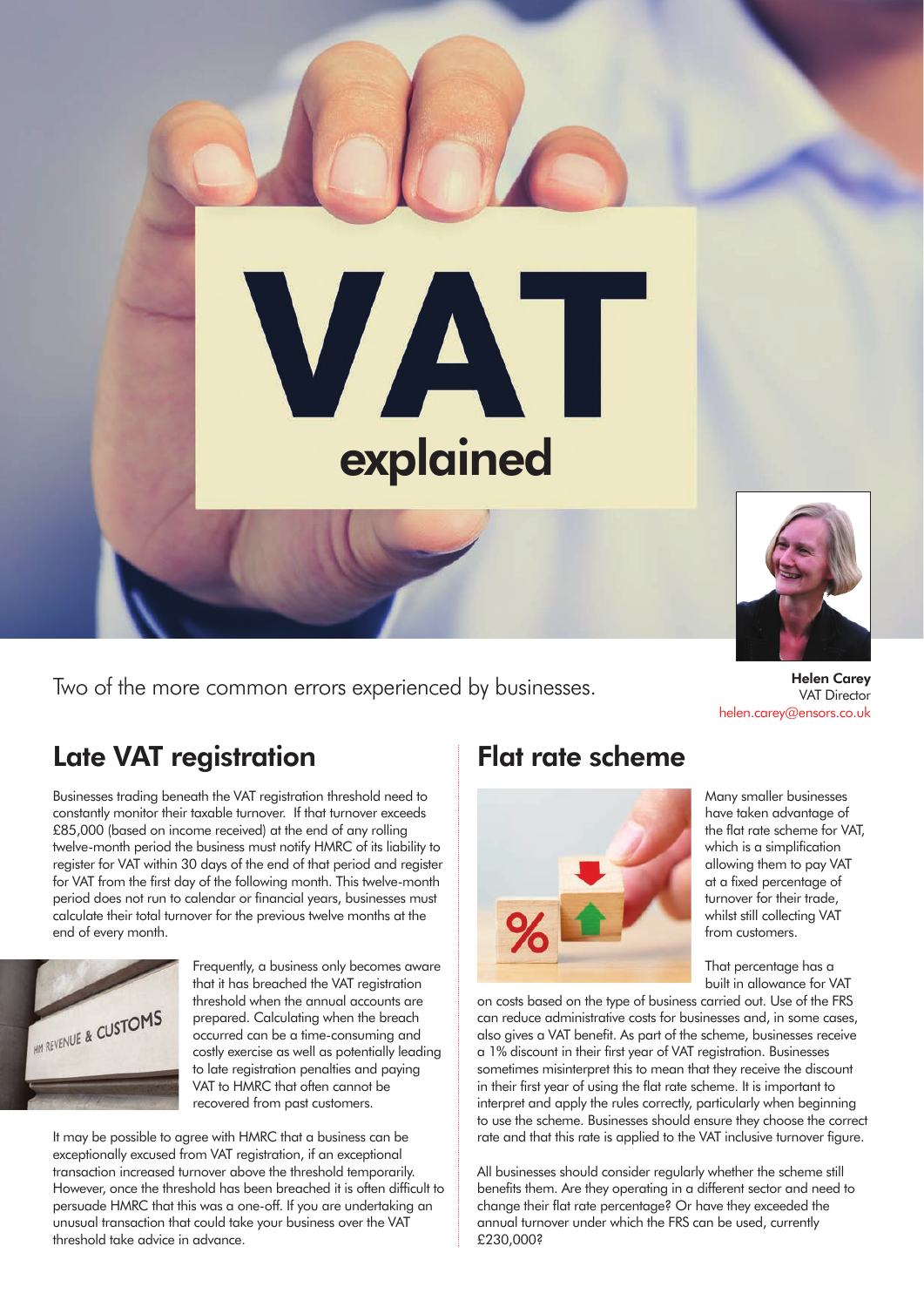# Annual Investment Allowances Don't miss out

The AIA (currently set at £1m per year), is the amount of capital expenditure on qualifying plant & machinery that a company can claim 100% Capital Allowances on, giving full tax relief in the year of purchase.



Expenditure that doesn't qualify for AIA gains relief much more slowly, using writing down allowances at the rate of either 18% or 6% per annum (depending on the type of expenditure) on a reducing balance basis.

The £1m limit was a temporary measure, designed to assist with economic stimulus. Given the virus crisis, it is possible that the Government will choose to extend this but, at the time of writing, there have been no announcements.

As it stands currently, the AIA is due to fall to its "normal" level of £200,000 from 1 January 2021. Businesses may therefore like to consider if there are any plant and machinery purchases that should be brought forward in order to gain full relief.

Businesses without a 31 December year end should bear in mind that they will receive a time apportioned AIA, so a company with a 31 March 2021 year end will receive £800,000 (£1,000,000 x 9/12 plus £200,000 x 3/12). However, the period after 31 December is restricted to the time apportioned part of the £200,000, so be extra careful; in our example, the maximum qualifying expenditure in the period 1 January 2021 to 31 March 2021 would be £50,000 (being £200,000 x 3/12).

And remember, AIA may also have to be shared across a group, or with other related companies.

# Entrepreneurs' Relief and business exits

Entrepreneurs' Relief, or rather Business Asset Disposal Relief (BADR) as it is now known, has seemingly long been the focus of government scrutiny, having been labelled "expensive, ineffective and unfair" and failing to fulfil its purpose of encouraging investment and growth of new business.



To tackle this perception, the Spring Budget saw the Chancellor cut the lifetime limit dramatically for disposals made on or after 11 March 2020, from £10 million to just £1 million. Yet BADR is not out of the spotlight yet, with its future still the subject of much speculation, particularly given the likelihood of impending tax increases in the wake of the current Coronavirus pandemic.

However, for as long as BADR does exist, it is a relief worth having, taxing qualifying gains up to the lifetime limit at just 10%. With a two year qualifying period, either up to the date of the disposal or the date of cessation of your business, if you are planning an exit in the not too distant future, it is important to ensure that your business ownership is structured so as to make certain the qualifying criteria are met.

If you run your business through a limited company, in order for a sale of shares to qualify for BADR, the company must either be trading or be the holding company of a trading group; you must be an employee or officer of the company; and the company must be your "personal company". This means that you must hold 5% of the company's ordinary share capital and by virtue of that holding, 5% of the voting rights, AND an entitlement to at least 5% of either:

- **n** Profits available for distribution and distributable assets available on a winding-up; OR
- **n** Proceeds in an eventual sale.

But what if a trade sale of your business is just not a realistic prospect in the current climate? With the uncertainty of COVID-19 causing disruption to world markets and

the Corporate Finance sector experiencing unprecedented difficulties, is there an alternative to finding a buyer for your business on the open market? At Ensors, we have seen increased interest in Management Buyouts (MBOs) and Employee Ownership Trusts (EOTs) as a controlled method of exit where companies already have a strong management team of key individuals in place below the current business owners.

EOTs in particular, with their headline grabbing tax breaks and a cultural shift toward the 'John Lewis model' of focussing on the long-term benefit of employees, have become increasingly popular as a way of ensuring the right succession is in place.

If the qualifying criteria are met, a disposal of a controlling interest in a company to an EOT can be made completely free of Capital Gains Tax, plus once the company is owned by an EOT, it is able to pay 'income-tax' free bonuses to employees of up to £3,600 per year each.

If you are thinking about an exit from your business and wish to ensure that its longterm future is secured, please speak to a member of the Business and Corporate Tax Team to discuss the options available to you.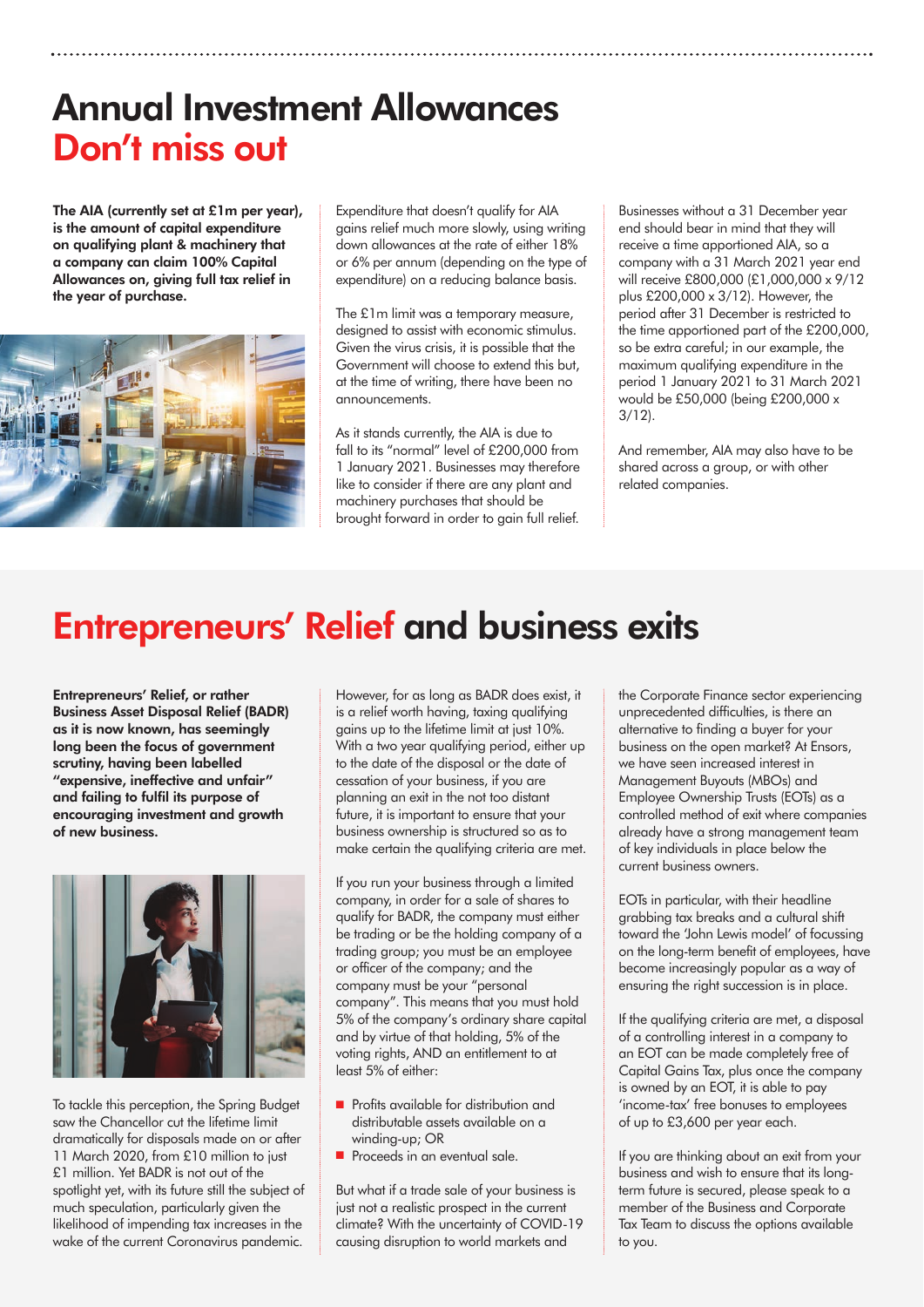# The benefit of the EMPLOYEE **SHARE** SCHEME in difficult times

Employee share schemes can be an effective means of incentivising staff for the long term; giving them a stake in the future of the business so that they benefit if it does well.

Since the crisis began in March, we have seen a surge in share schemes of various sorts, but why is this the case, and what have companies been implementing?

An employee share scheme is really all about giving the employee a share in the future success of the business. By having either real shares or share options in the company, the employee knows that if the company does well, then there should be an opportunity for them to convert that into cash, thereby benefitting from the growth of the company. This can lead to greater motivation as the employee's interests are now more closely aligned with those of the business owners.

Traditionally, it is perhaps most common to see share options (a right to acquire shares at a future time at a price fixed today) being granted to employees of fast growing companies which expect a sale within the next few years, perhaps by way of a trade sale or venture capital backed deal. In this context, the Enterprise Management Incentive (EMI) tax

advantaged share option scheme is often ideal, as it allows any growth in value after the grant of the share option to accrue free of income tax and NIC, with just Capital Gains Tax on the sale of the shares; Business Asset Disposal Relief (ER) would normally be available.

However, more stable businesses still use EMI share options. Now more than ever, with cashflow tight, businesses have been looking to incentivise their key team of people without paying them substantial salaries and bonuses right now. EMI can still work here, as long as we can foresee a growth in value in the company's shares; this might just be down to a recovery from the current pressures of the pandemic. Of course, employees must be able to foresee being allowed to acquire and sell their shares, and if a future company sale is less likely then they may, for example, need reassurance that they would be able to exercise and sell on a future retirement.

Through the pandemic we have also seen companies look to give certain employees the ownership of real shares. These can give something more tangible to the employee, especially if the company pays dividends (which would only be paid on real shares and not on options). However, there are commercial complications of having minority shareholders, and real shares carry an upfront income tax charge unless the employee pays full market value; again, if company value has been depressed by the pandemic, now can be an efficient moment to get real shares to employees.

Share schemes need to be designed carefully for the individual company circumstances. However, where properly implemented, they can be a great method of incentivising key staff, with tax advantages and low cash costs.

#### Articles contributed by



Robert Leggett Tax Partner robert.leggett@ensors.co.uk



Katie Varney Tax Partner katie.varney@ensors.co.uk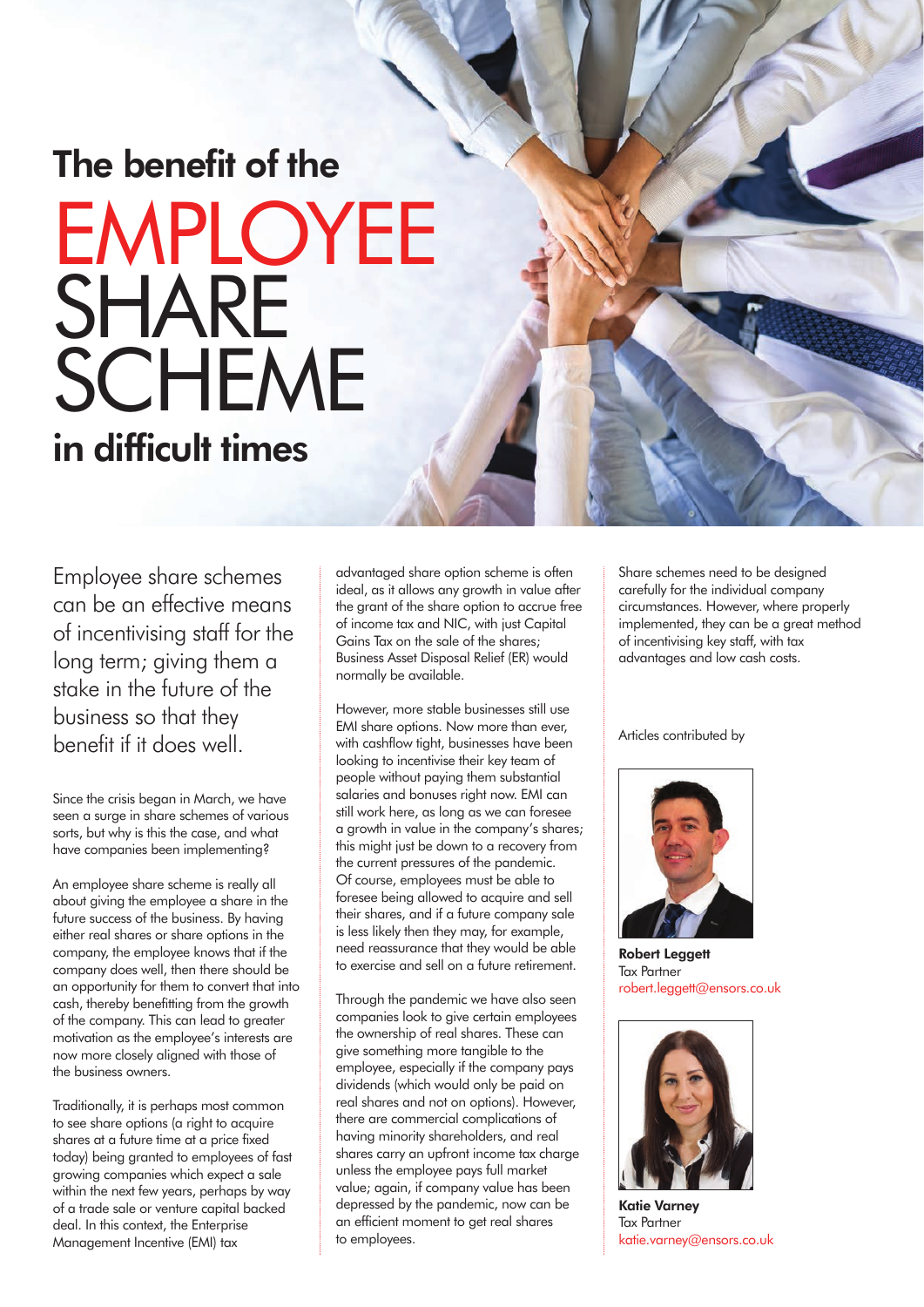# UPDATE FOR LANDLORDS

# Tax planning in uncertain times



Matt Herd Tax Director

Since the outbreak of the Coronavirus pandemic, the Government has introduced a large variety of measures to help support individuals and businesses respond to the resultant financial impacts.

Numerous grants, loan arrangements and payment deferral schemes have been introduced with additional measures being announced in response to changing lockdown restrictions. Much of the Government support for businesses has been targeted towards specific sectors and, to date, no targeted support has been introduced to assist residential property landlords who are adversely affected by the pandemic. However, there are some general financial support measures available and some pertinent tax planning opportunities that may be appropriate.

# Coronavirus support

- Landlords may be able to apply to their mortgage provider for a 3-month payment holiday.
- Those adversely affected by coronavirus were able to defer their July 2020 self-assessment tax payment by 6 months to 31 January 2021.

HMRC have now announced that where the total payment due on 31 January 2021 does not exceed £30,000, taxpayers can apply for an online instalment plan to pay the liability monthly over a period of up to 12 months. However, interest charges will still apply and the plan needs to be set up no later than 60 days after the tax due date.

# Tax planning

- $\blacksquare$  The phased removal of marginal rate tax relief on mortgage interest and other finance charges ended on 5 April 2020. Qualifying expenditure will now only receive basic rate tax relief. Landlords should therefore take account of the tax relief available when making decisions in relation to new or ongoing funding. It is also important to consider the adverse effect that these changes can have on other allowances including Child Benefit entitlement.
- Landlords will need to review the level of their costs on an annual basis to establish whether they can reduce their overall tax liability by electing to use the £1,000 property allowance.
- Landlords contemplating buying additional properties may be able to take advantage of the temporary reduction in the rates of SDLT for properties purchased on or before 31 March 2021.
- Landlords who are considering transferring properties to others (including trusts) may wish to consider whether now would be an appropriate time to implement such planning. It may be that the current market value and therefore associated tax liabilities are lower.
- $\blacksquare$  In appropriate circumstances, the transfer of property ownership (or a transfer into joint names) can achieve a significant reduction in the levels of Income Tax due on profits and Capital Gains Tax due on sales. Similarly, married couples should review the split of the underlying beneficial ownership of jointly owned property.
- Landlords should be aware that with effect from 6 April 2020, sales of UK residential property need to be reported to HMRC within 30 days and the associated Capital Gains Tax paid.
- Finally, landlords who are likely to see their profits reduced, may wish to consider their overall financial affairs to ensure that any tax savings that can be achieved due to a reduction in their marginal rates of tax are actioned.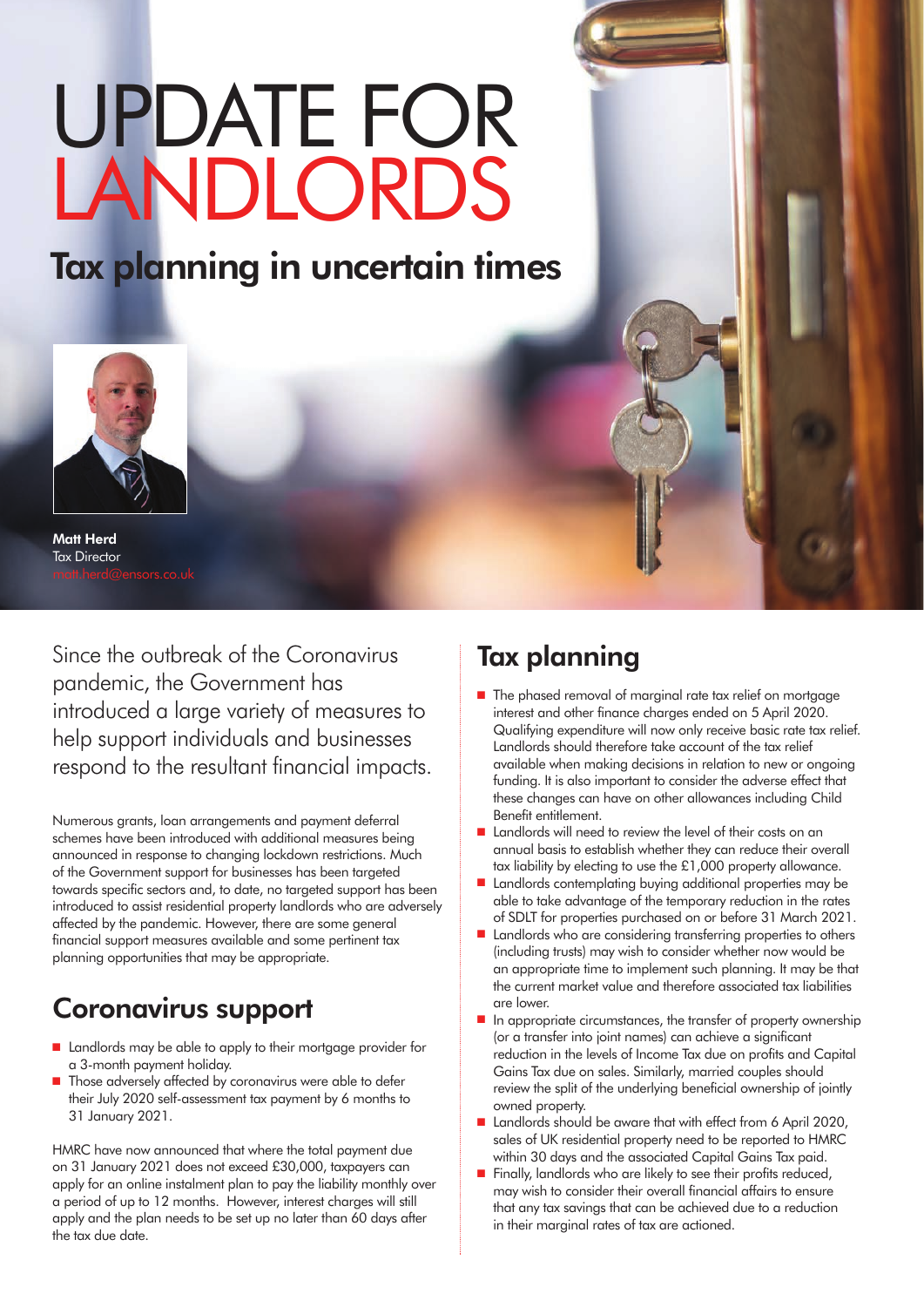# Q&A with Matt Herd

Matt Herd joined Ensors in January 2020 as a Tax Director working across the Cambridgeshire offices. With 23 years' experience under his belt, Matt assists individuals and business owners with the whole range of personal taxation matters including supporting business owners with the structuring of their retirement and business succession plans.

### Why did you choose to go into tax as a profession?

I would love to say that I wanted to work in tax from a young age. The reality is that it became increasingly apparent that I wasn't cut out to be a stunt man (childhood ambition). So when my mum cut out a job advert from the local paper for a "Tax Trainee" I decided to send in my CV.

### What is the most unusual task you have been asked to carry out at work?

This is, without doubt, to help set a client's bed side clock. She was an elderly client who had been unable to change it herself when the clocks went forwards.

### If you had to do something different and money and skill were no object, what would you do?

If I had to have a different job and money, skill (and age!) were no barrier, I would like to star in martial art movies. Perhaps a cross between Bruce Lee and Jason Statham.

#### If you could invite three people to dinner, who would they be and why?

Top of the list would have to be Bruce Lee because I would love to get to see a display of his martial arts moves in real life. Then, I think, Lee Harvey Oswald – just to try and find out the truth! And finally, Robert Downey Jr – because he would bring the fun!

### What's your favourite TV programme?

Continuing with the martial arts theme and having watched the original Karate Kid films more times as a child than I care to admit, I really enjoyed Cobra Kai. I've rewatched seasons one and two now that they're available on Netflix and can't wait for season three to come out next year.